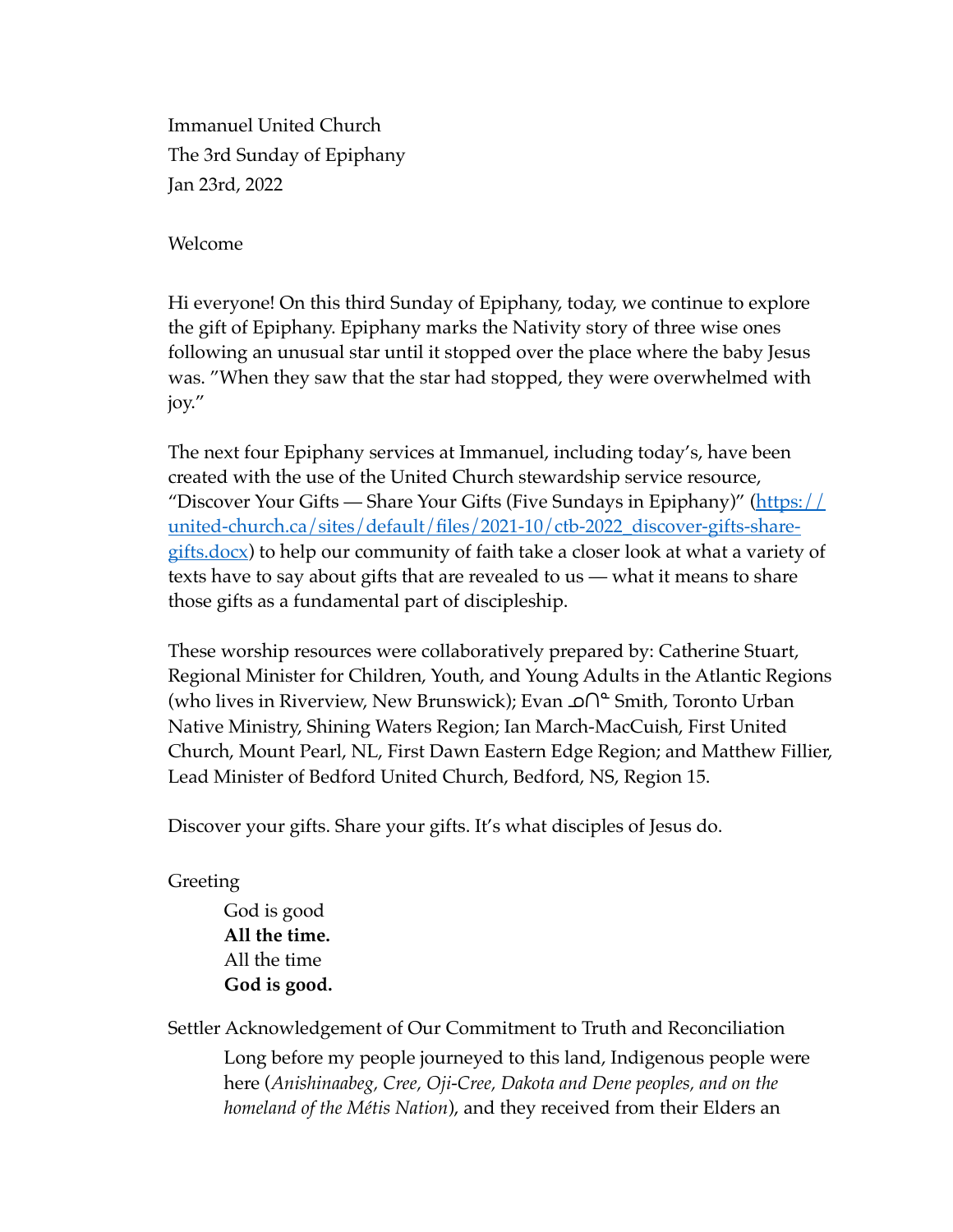understanding of creation and of the Mystery that surrounds us all that was deep, and rich, and to be treasured. When they shared their vision, my people did not hear. My people tried to force Indigenous peoples to be like us, and, in so doing, we helped to destroy the vision that made them what they were.

We are in the midst of a long and painful journey as we reflect on the cries that our church did not or would not hear, and how we have behaved as a church. As we travel this difficult road of repentance, reconciliation, and healing, we commit ourselves to work toward ensuring that we will never again use our power as a church to hurt others with attitudes of racial and spiritual superiority.

We pray that all Indigenous people will hear the sincerity of our words today and that they will witness the living out of our apology

in our actions in the future.

Lighting of the Christ Candle:

We light this candle, honouring the One who said "I am the Light."

Call to Worship (based on Isaiah 62:1-5)

In this Epiphany time, we will not keep silent, we will not rest. **Our vindication shines out like the new dawn.** Light a path for us, O God, that we may move into new relationships. **We have been called by you into new ways of being.** Your torch has been passed to us, in you our light has come. **We are not forsaken; we are not desolate.** In you, O God, we find our delight. **Let glory be on our lips as we delight in your presence.** Inspire us, God, as we offer our worship.

Opening Prayer:

**With open minds and open hearts, we come before you, God. You have shared tremendous news with us: news of the birth of Jesus, news of his baptism, news so incredible that it cannot be contained. We bring together all our resources, all that we are, all that we have, to share the good news. We are called to be more, we are called to be a community of faith, we are called to be the church. Be with us now as we discern your calling, as we discern our discipleship. We pray these things in the name of Jesus.**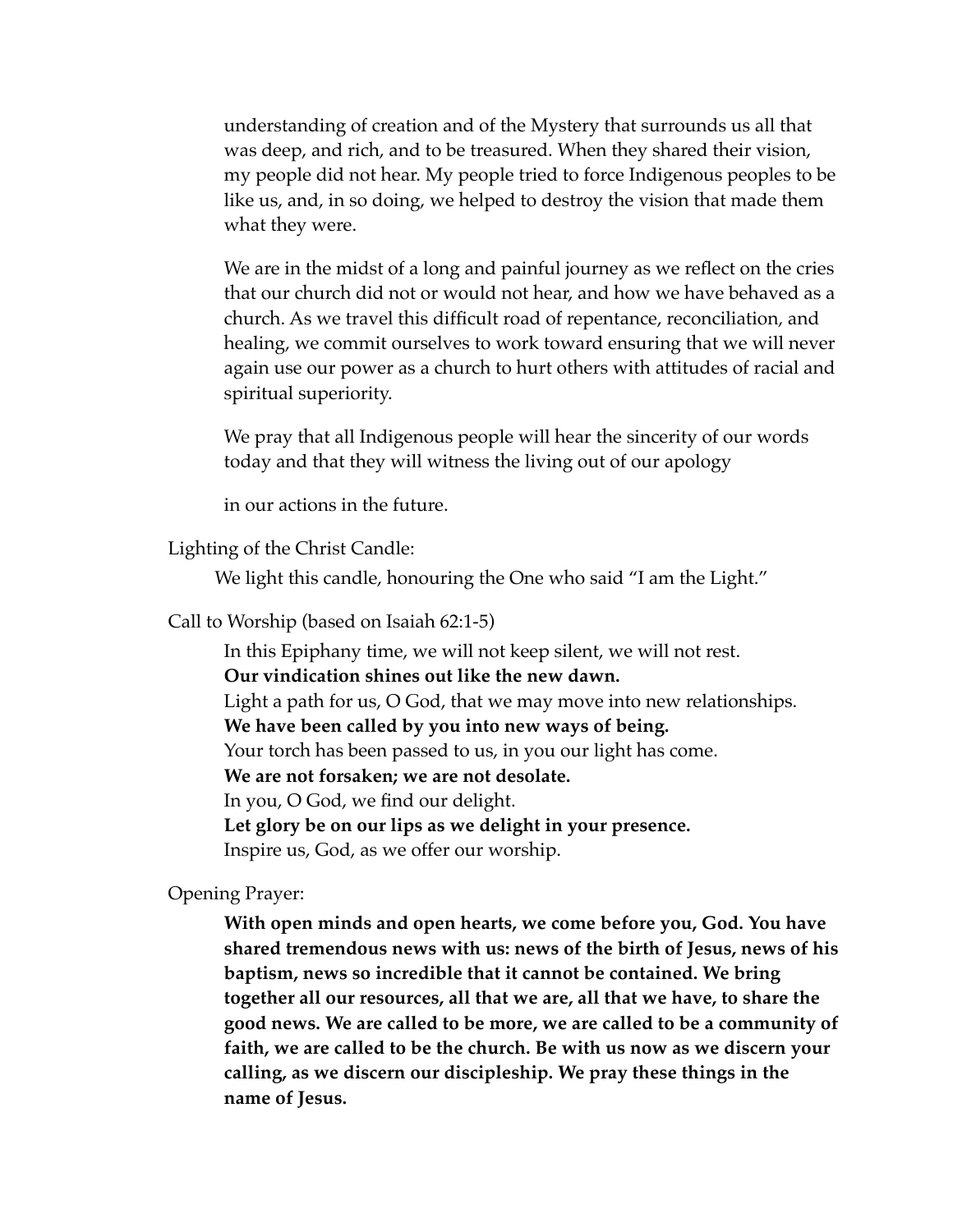Hymn: VU 96 *Will You Come and See the Light*

Exploring the Epiphany Box:

## Song: *This Little Light of Mine*

*This little light of mine, I'm gonna let it shine. This little light of mine, I'm gonna let it shine. This little light of mine, I'm gonna let it shine. Let it shine, let it shine, let it shine.*

Imagine the kind of world we would have if we thought of all gifts and all giving as being extraordinary because they remind us that all we have is a gift from God to be shared with each other?

How would sharing this gift remind others that they, too, are a gift?

Scripture: John 2:1–11

On the third day there was a wedding in Cana of Galilee, and the mother of Jesus was there. Jesus and his disciples had also been invited to the wedding. When the wine gave out, the mother of Jesus said to him, 'They have no wine.' And Jesus said to her, 'Woman, what concern is that to you and to me? My hour has not yet come.' His mother said to the servants, 'Do whatever he tells you.' Now standing there were six stone water-jars for the Jewish rites of purification, each holding twenty or thirty gallons. Jesus said to them, 'Fill the jars with water.' And they filled them up to the brim. He said to them, 'Now draw some out, and take it to the chief steward.' So they took it. When the steward tasted the water that had become wine, and did not know where it came from (though the servants who had drawn the water knew), the steward called the bridegroom and said to him, 'Everyone serves the good wine first, and then the inferior wine after the guests have become drunk. But you have kept the good wine until now.' Jesus did this, the first of his signs, in Cana of Galilee, and revealed his glory; and his disciples believed in him.

The Choir Anthem: (You Are) The Light of the World

Reflection: Healing every day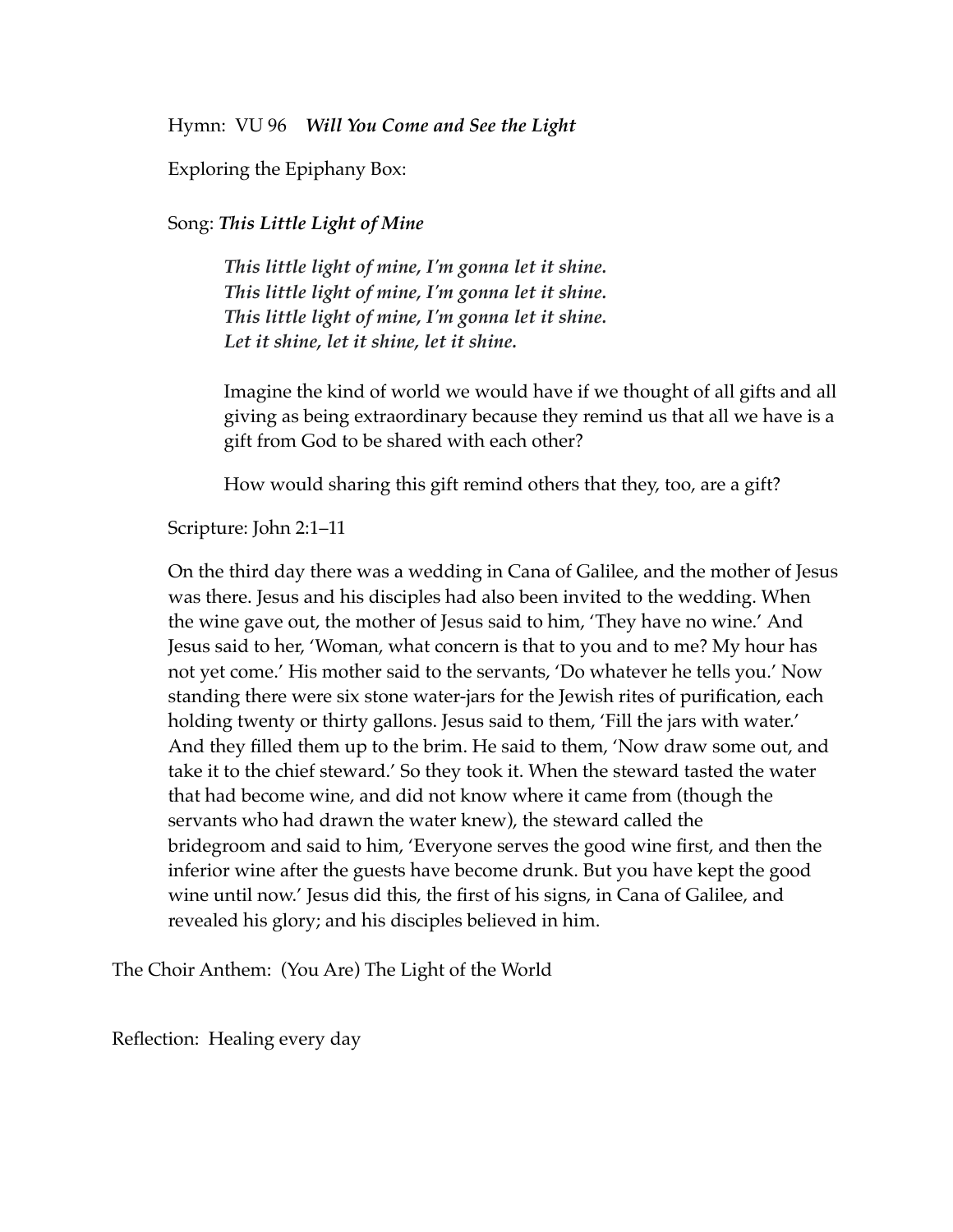Recently I had an Epiphany when I woke up in the middle of night. Who or what woke me up? A dream did. But it faded away like sand slips through the fingers as soon as I opened my eyes. I thought, "If anyone asks me why I have become a minister, or chosen to be a follower of Jesus, a believer in Christian faith, how would I answer?" If I ask you why you have chosen to be a disciple of Jesus, a believer in Christian faith, how would you respond? The Epiphany talked to me: Jesus was a healer. The historical Jesus was a healer among his other identities. For example, Marcus Borg, the historical Jesus scholar and author of Meeting Jesus Again For the First Time, presents Jesus using five categories: charismatic (or mystic), healer, sage, prophet, and movement-founder. Borg affirms that flowing from his experience of the Spirit, the historical Jesus was Healer. Our tradition is filled with stories of Jesus performing physical and spiritual healings and exorcisms.

The Epiphany led me to a confession: If Jesus was a healer then, as a disciple of Jesus, I am also called to heal, to be healed, and practice healing in my life, in the lives of others, and in the world. I define that healing as the journey that takes us towards achieving wholeness. Individually, it could mean healing in body, mind, and spirit. Collectively, it could mean to heal a divided, wounded, war-torn society into equity, justice and peace. Cure may happen, but it is a specific aspect of healing. Healing is broader, deeper and wider than just fixing problems or being free of illness. I believe that healing contains an essential element of the divine, that is wholeness, which leads us to experience the inner depth of joy, peace, and a profound sense of fulfilment. That sense of fullness cannot be measured by the exterior standards of success.

Of course, not only Christians are called to heal. For this reason, we need an interspiritual, interfaith approach, a healing practice that doesn't require the confession of some sort of faith or religious worldview. In my Epiphany moment I asked myself: what could make the distinction, if I profess that, as a follower of Jesus I am called to heal and to be healed? As a Christian, it is important that I have faith in my life-long journey to learn, study, follow the way of Jesus. I profess that faith both nourishes and challenges me and others in striving toward wholeness, becoming more whole, individually and, as a community, collectively.

Healing is one of the constant themes in our lives that starts from a very young age. Children cry out loud when they have been hurt. They might have run and fallen. They hurt their knee and immediately call their parent or caregiver to come and see them. Not only does the wound cause pain, but seeing blood is very scary! Then they might cry even harder. Now, their caregiver hurries to come and put a bandage on the wound, gently blowing on the wounded spot "hoo, hoo" (Koreans do). With this expression of care, the child learns that they are loved, safe and protected. The bandage whether it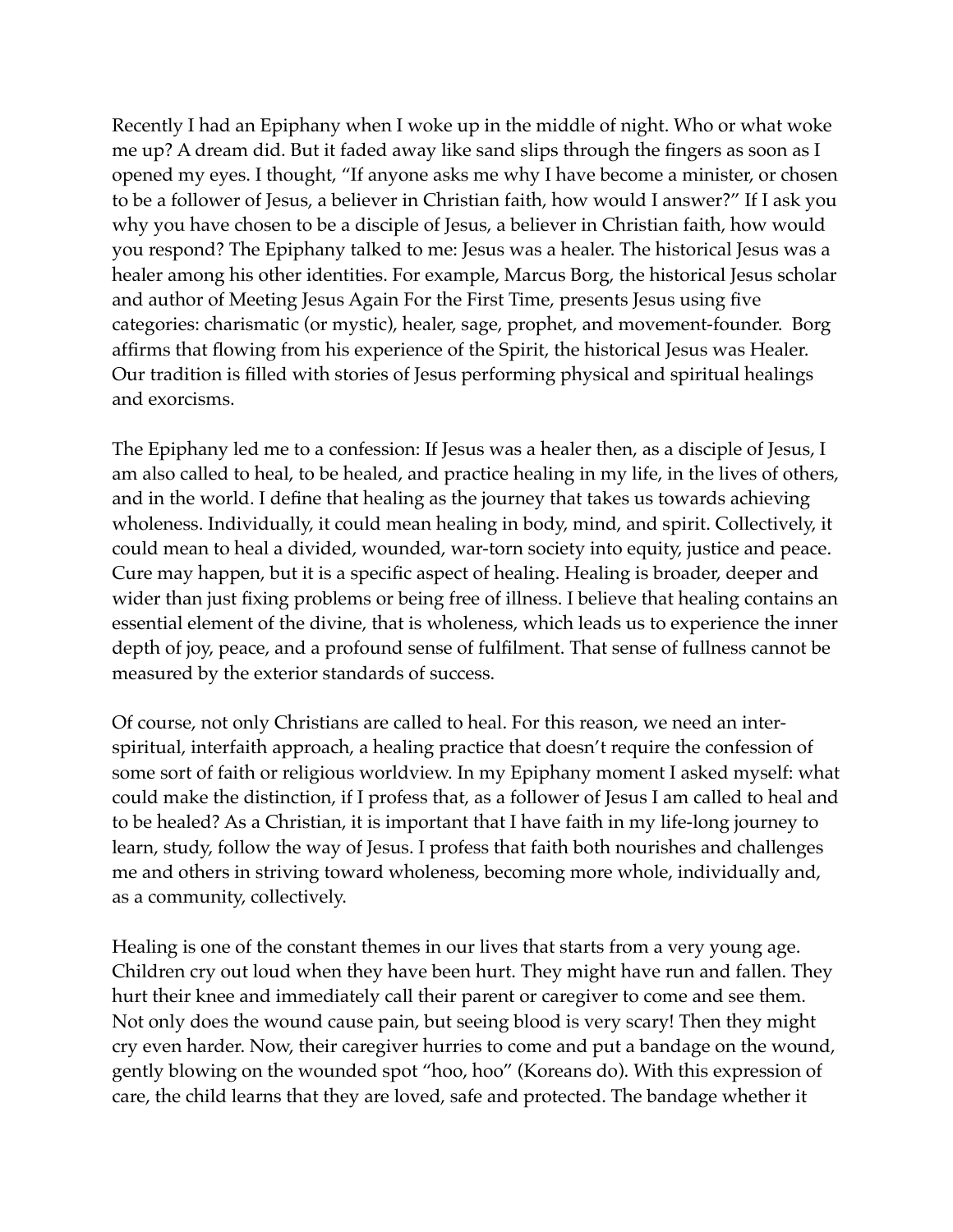was really necessary or more symbolic, can be a big deal! In life, there are many different ways in which we are hurt and wounded, and we need care, healing and recovery, more than that of the scab on the knee. We learn the embodied understanding of how often and in which contexts we encounter the moments when we need healing and healing is happening, both in our lives and in society. It's a big deal!

In that nighttime moment of Epiphany, I pushed myself to think further. What does it mean that faith is an essential and important element in my life, a vehicle that carries me and moves me towards healing? To answer that, I will need to wrestle with the question, especially in a world that requires scientific fact, data and evidence to determine outcome. I believe that faith, focus and the creative energy of prayer, helps us to come closer to the reality for which we pray and which brings healing, wholeness, and health. Ultimately how I define them is really between my soul and the Creator. We own our truth in our distinctively unique journey of faith.

What is most probable is that the historical Jesus shared a vision of healing to the world. He shared and manifested the energy flowing from the Spirit into the physical world, as he was revealed as Love Incarnate.

What is very attractive to me when thinking about healing is that healing is what we can *choose* at various moments in our lives. Every day. It is similar to the fact that children need attention and care, every day. They might play and get hurt. The incidents are noticed; parents or caregivers show appropriate care and love, comfort and treatment at the right time. When we are mindful, we are able to notice that at a certain point of time during a conversation, an activity, a day, there can be an opportunity in which we can choose an alternative word, action, or path that would change the course of conversation, bring warmth, and healing to relationships. We can choose the Jesus' way, moving away from rigidity — i.e. unforgiving, intentionally ignoring the other's feelings, resisting openness and understanding of what is possible differently. We can always choose what would lead us closer to the path of healing, dissolving boundaries, wounds, walls, hate, apathy, and unforgiveness with the transforming and inclusive love of God. I love the image of love dissolving boundaries. It is like the lava of God's love that is powerful enough to melt the mountain rocks as it goes on its way.

In today's reading, well-known as the Wedding at Cana, there is a joyful wedding feast going on, when something goes wrong. The wine is running out early! In that culture, such a miscalculation would have been a great humiliation for the new husband and wife. Interpreting this story, many have commented about the conversation and the words which Mary, the mother of Jesus, and Jesus exchange: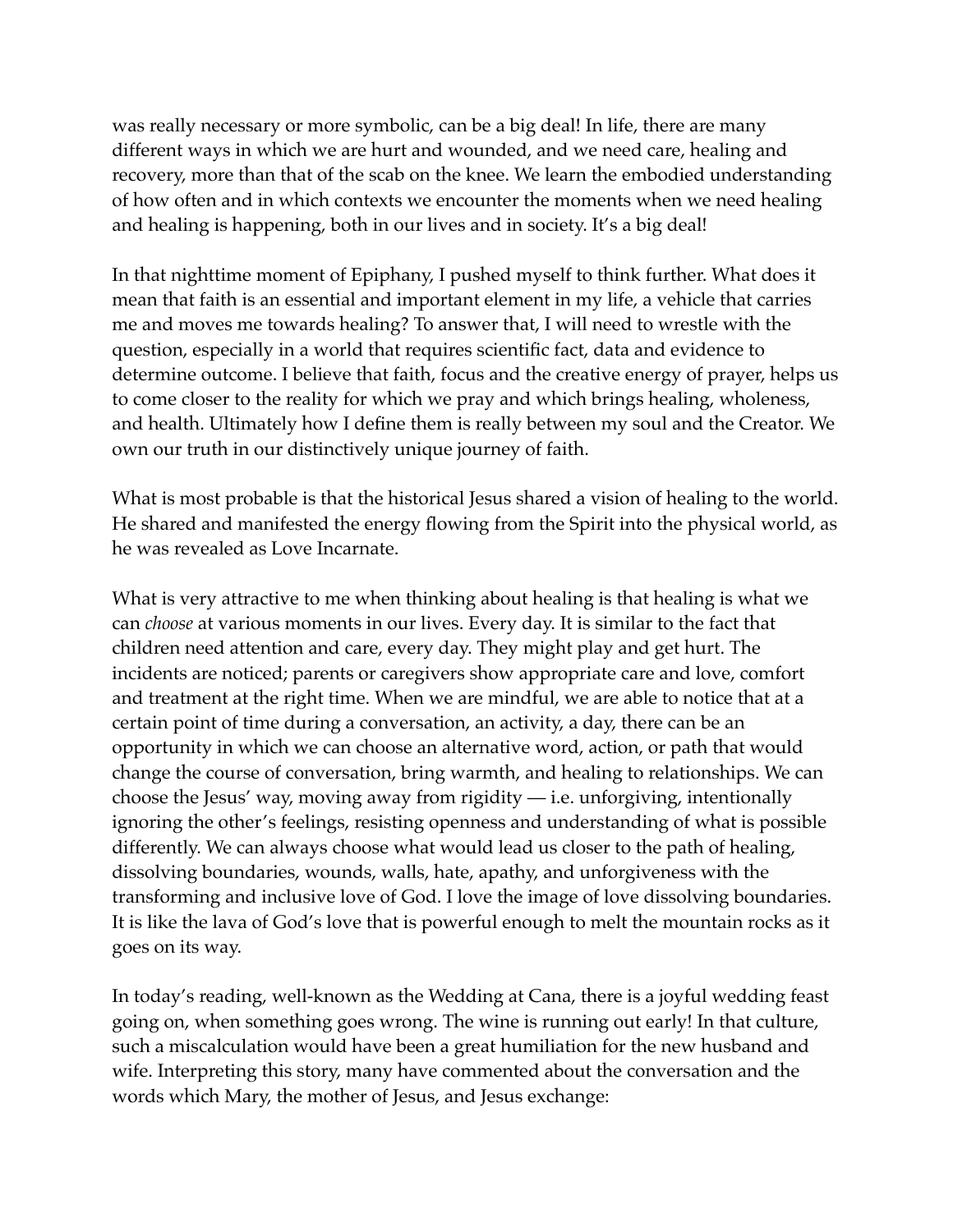Mary: "They have no wine." Jesus: "Woman, what concern is that to you and to me? My hour has not yet come." Mary said to the servants, "Do whatever he tells you." Now standing there were six stone water-jars for the Jewish rites of purification, each holding twenty or thirty gallons. Jesus said to them, "Fill the jars with water."

Can you find in the story an alternative word/action/path that has been expressed to make healing happen? It could feel somewhat overreaching if I ask you to find it in today's Gospel reading, because this story is not really about healing in the first place. I know. However, if healing can happen at any moment, I believe that the story of the wedding at Cana can also be one of the healing stories. In the story, Mary noticed that wine was quickly running out, and the new husband and wife, and possibly all who celebrated in the village, could suffer from the impoverishment of the very important element for celebration and joy that night, as the result. She knew an alternative path would be needed to take place to change the course. Did Mary, with Jesus, choose an alternative action/word/path that would bring a radically different outcome that night? I think she did! Could we say that water turning into wine was the sign that healing, most needed in that village, in the community, has occurred? Because of faith of Mary and Jesus' response to it? Yes!

Could this path of water being transformed to wine in today's Gospel story describe an example we are called to emulate in our daily lives, as "healing every day"? When we notice the moment when spiritual joy is running out in our own life and the life of others, relationships are tense, our neighbours suffer from impoverishment (spiritual/ material), inequity persists in society, what can we do to allow healing to occur, emerge, and to be made possible and change our lives? Could we say, like Mary, "They have no wine"? And could we act, like Jesus, "fill the jars with water."? In the reality in which they had no wine, Jesus began with what they already had — water.

Healing is the way we are called to, and it can happen with a mind that allows it to emerge, by choosing an alternative word, action and/or path. I would like to call the mind, heart and spirit, "faith". Having faith means to me that, with Jesus, *healing can happen every day.* Just like the incidents when children play, fall, and are hurt they know that they are cared for, we can notice the moment of opportunity we encounter, and use faith, as a vehicle to bring healing in the moment. How would we be able to, as children of God, and as Immanuel, a community of faith, change water into wine, healing every day?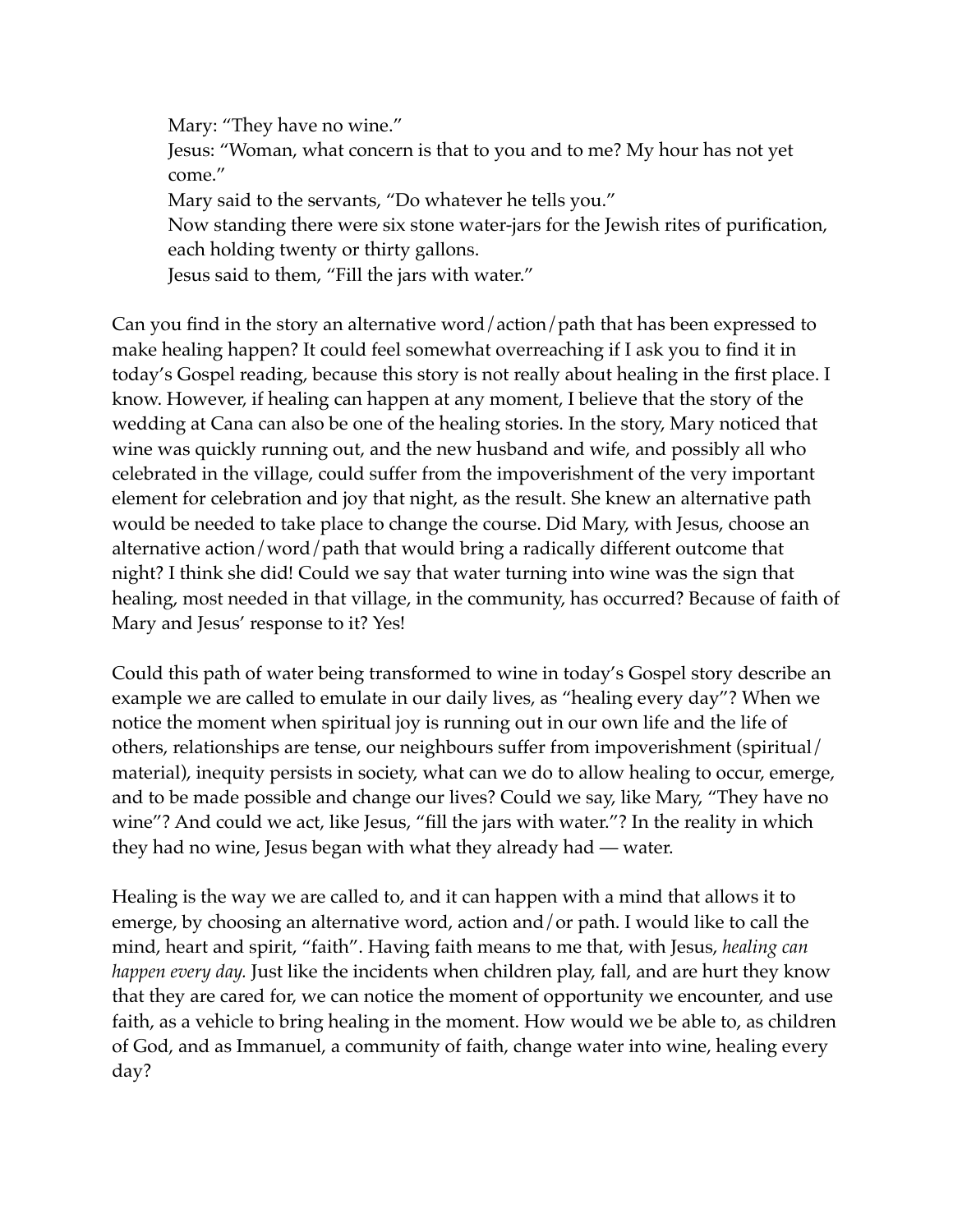## Hymn:

VU 541 *Praise God Whom All Blessings Flow* (X2) MV 124 *Glory to God in the Highest* (X2)

Stewardship Story: Faith Formation and Life Long Learning

At the start of this year, the Faith Formation and Lifelong Learning Cluster had two Guiding Elders, in Ann Naylor and Fjola Wasekeesikaw. In the meantime, both have found it necessary to resign from their positions. The cluster group remains, at this time, without a Guiding Elder. Unfortunately, COVID-19 continued to make in-person Sunday School impossible during 2021. We carried on with the previous year's plan, which revolved around developing 'learning at home' packages based on the scripture passages used in worship and including the story, reflection questions, interactive activities and crafts. These resources, developed by the Guiding Elders and members of the Focus Group, were provided each week from early September until the beginning of Advent. This fall, rather than having those resources delivered to families, a one-minute video was recorded each week, most of them by Ha Na, and posted on Immanuel's website. Advent and Christmas lessons were based on a colouring book prepared by Eileen Metcalfe, which consisted of copies of the black and white illustrations made for our Advent labyrinth last year. Artists who contributed to the colouring book were Eileen Metcalfe, Lube Olesky and Jennifer Antymis.

The focus group will be meeting in the New Year to continue to plan for our ministry with children. Conversation continues between the Worship Cluster and the Faith Formation and Life Long Learning Cluster regarding participation and leadership of children in worship.

In addition to providing leadership for Sunday School, Ann Naylor helped to lead the congregation in the Intergenerational Theological Reflection project.

All resources for the project are on the Immanuel website.

Ministry with Children is supported by your financial gifts, by staff support from Ha Na and Sharon, and by the time and talents of Focus Group members and others. Thank you!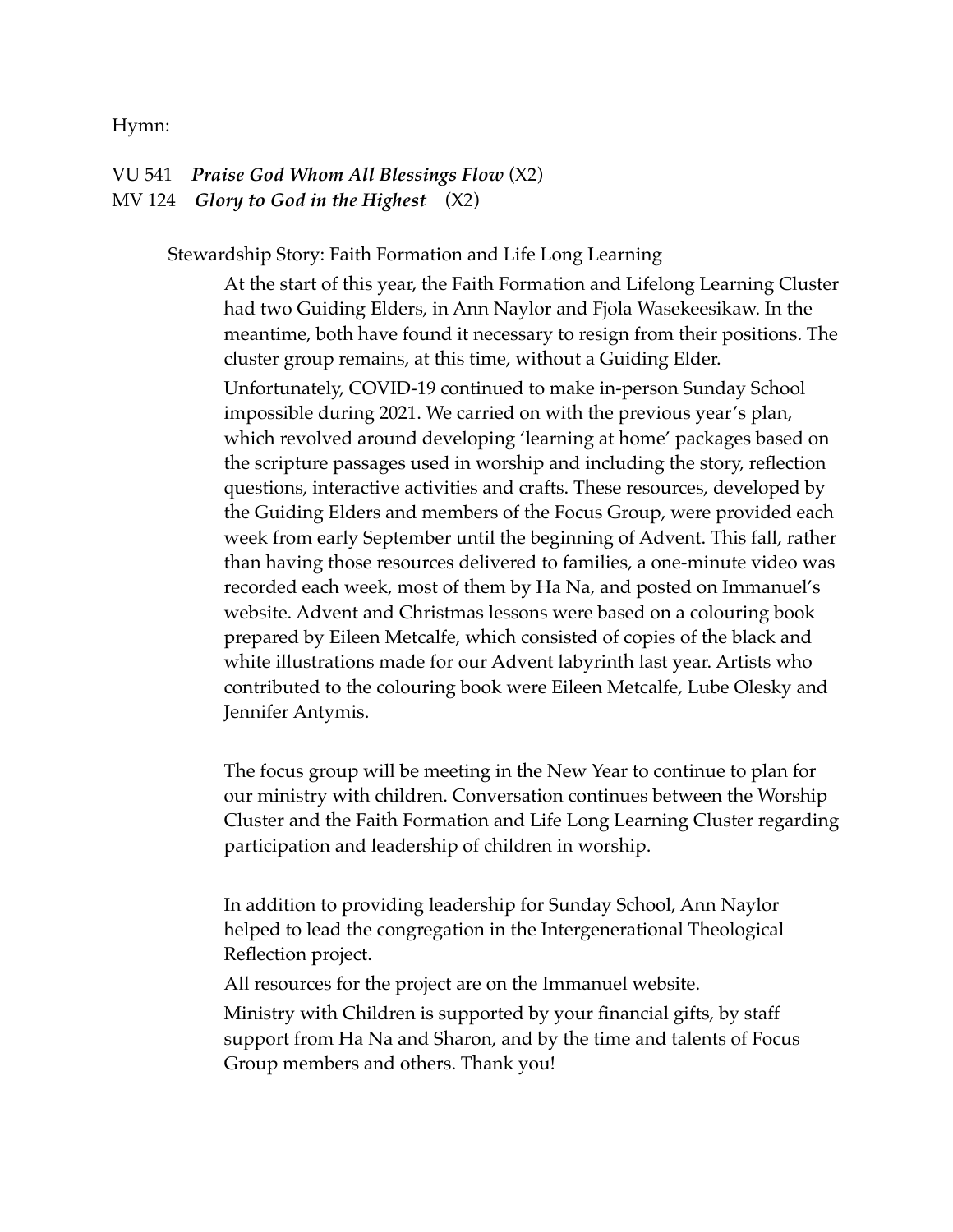Respectfully submitted,

Jane Nicholls, Council liaison for the Faith Formation and Life Long Learning Cluster

Offering Invitation:

Our offerings of time, talent, and money will gratefully be received. Now is the opportunity to share your gifts to further the work of Immanuel United Church and the Spirit's task.

The second Mission & Service video:

Thank you for believing: Arwa's Story <https://youtu.be/6lCDCww8sno>

MV 191 *What Can I Do?* 

**What can I do? What can I bring?**

**What can I say? What can I sing?** 

**I'll sing with joy. I'll say a prayer.** 

**I'll bring my love. I'll do my share.** 

(followed by)

MV 196 *We Will Take What You Offer* 

**We will take what you offer, we will live by your word;**

**We will love one another and be fed by you, God.** (X2)

Prayer:

**We dedicate ourselves, our time and talents, our energies and money, to sharing the good news of God's abundant and generous love. Help us use all that we are and all that we have to ensure that this story is shared: a story of love and support, prayer and worship, a story of seeing our gifts turned into much needed resources through the mission and ministry of the church.** 

**Bless each gift and each giver. In your Holy name, we pray. Amen.**